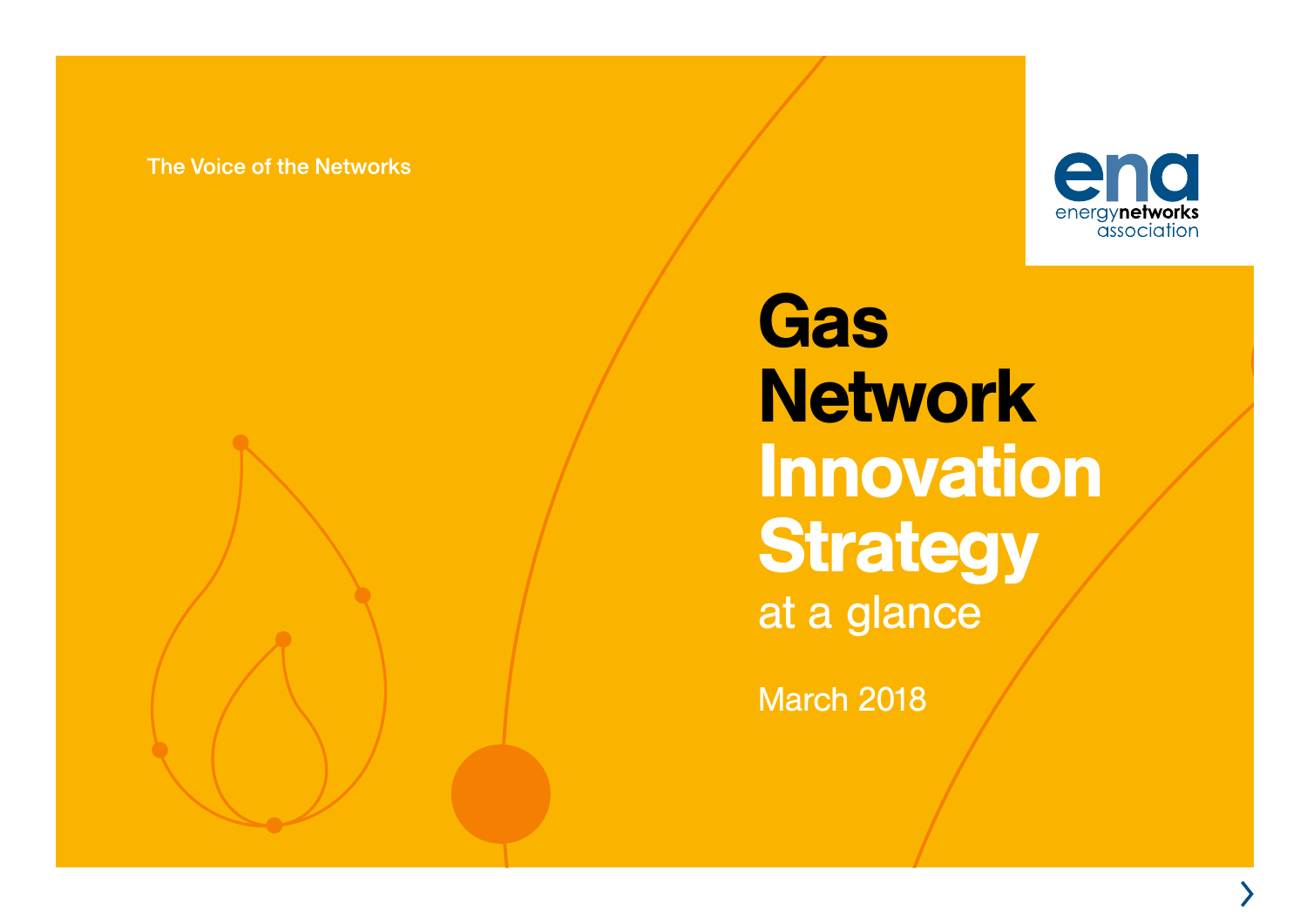## Introduction





**Your Gas Network** 







Welcome to this 'at a glance' summary of the Gas Network Innovation Strategy, produced by the Energy Networks Association (ENA) Gas Innovation & Governance Group. This document is designed to provide a key-point snapshot of the work that the gas transmission and distribution networks are doing to make the UK's gas networks fit for the future by investing in innovation.

The ENA represents the 'wires and pipes' transmission and distribution network operators for gas and electricity in the UK and Ireland. This strategy explains the innovation priorities being pursued by the gas network licence holders in Great Britain – Cadent, National Grid, Northern Gas Networks, SGN, and Wales & West Utilities.

Find the full Gas Network Innovation Strategy at [http://](http://www.energynetworks.org/gas/futures/gas-innovation.html) [www.energynetworks.org/gas/](http://www.energynetworks.org/gas/futures/gas-innovation.html) [futures/gas-innovation.html](http://www.energynetworks.org/gas/futures/gas-innovation.html)

Gas remains a vital part of the UK's energy mix. By setting out our innovation plans, we aim to encourage collaboration with the wider industry on a whole range of challenges and opportunities – from how we keep our networks operating safely, through to the future of gas, and security of supply.

Under Ofgem's "RIIO" regulation model, the innovation stimulus consists of three measures:

- A Network Innovation Allowance
- A Network Innovation Competition
- \* An Innovation Roll-out Mechanism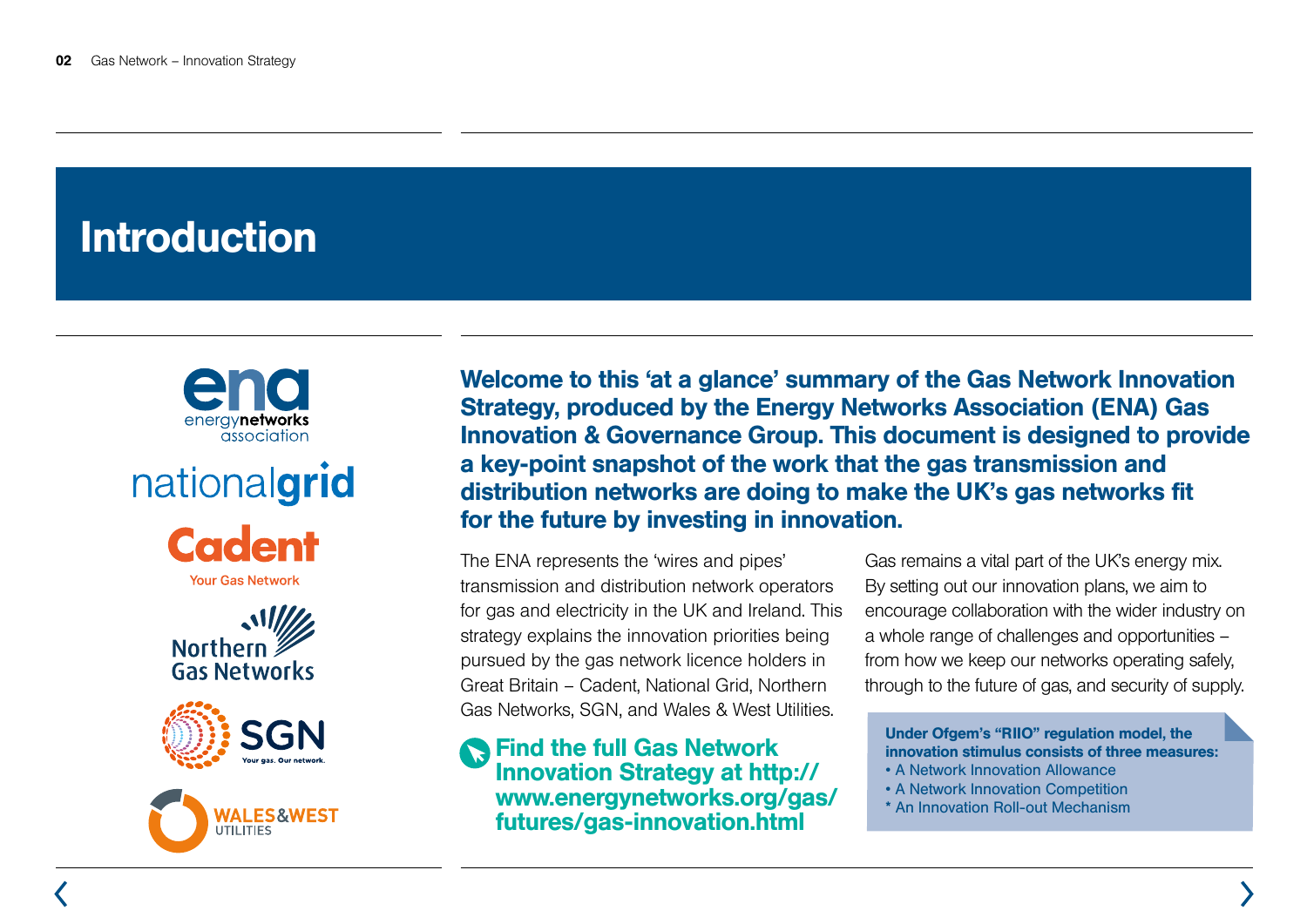### Purpose of the strategy

#### Innovation is already making a difference. Since 2013 we've seen:

£193m invested in innovation across the gas industry

402 Network Innovation Allowance (NIA) projects

13 Network Innovation Competition (NIC) projects



We have published the first-ever version of the Gas Network Innovation Strategy, designed to identify the most important challenges and opportunities facing our industry, which innovative projects and approaches can address.

It identifies the challenges and opportunities the gas transmission and distribution networks face in improving our efficiency and supporting the UK's commitment to decarbonise its energy system, in order to meet climate change targets.

We set out the role that our existing gas infrastructure can play in meeting demand for power, heat and transport now and in the future.

We've divided the challenges we face into seven themes, each of which is summarised in this document. At the end you will find a full list of the strategic aims we have agreed, which set out the

areas where we are particularly keen to make progress over the coming two years.

The strategy is also an opportunity for the wider industry to get involved and help to shape the future of gas and networks in the UK. We have worked closely with the GB electricity networks, and partners around the industry, to identify opportunities for collaborative projects in future,

By working together, we can drive innovation that will benefit consumers. The best way to do this is to co-ordinate our activities as networks, share our learning and avoid duplication.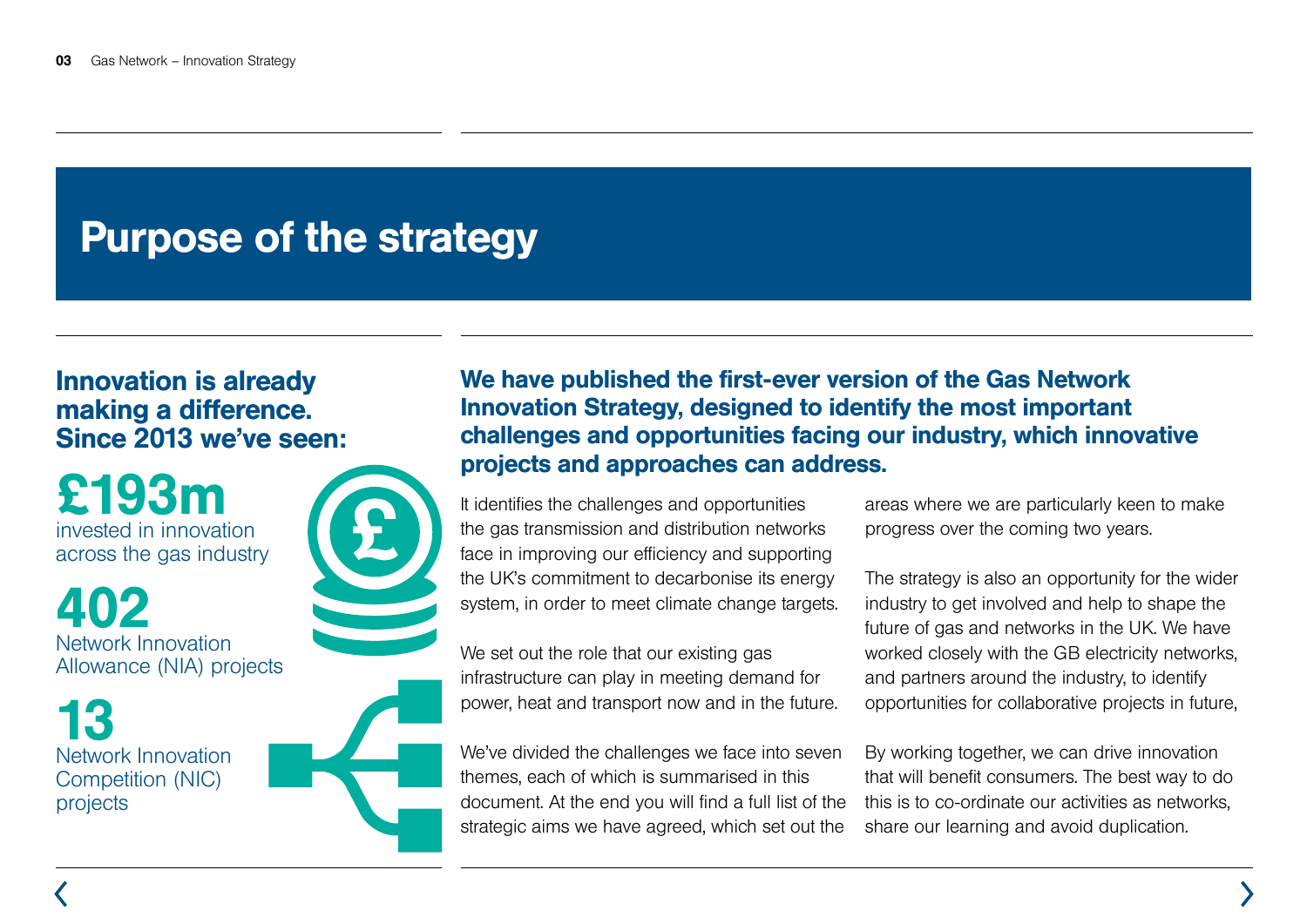## Theme 1: Future of gas

#### 22 million There are almost 22 million gas customers in the UK

### 25% Transport generates roughly a quarter

of total greenhouse gas emissions



The gas network is at the heart of Great Britain's energy system. It plays a vital role in transporting energy to consumers securely and cost-effectively. It's also flexible and can adapt to support the decarbonisation of heat, transport and energy towards 2050 and beyond. So, as the nation's energy mix changes, what does the future hold for gas? How will technology, policy and customer demands evolve, and what does that mean for network innovation?

Our innovation focuses on:

- <sup>&</sup>gt; The need for flexible networks
- The role for gas in heat and transport
- <sup>&</sup>gt; Enabling the introduction of a wider range of gases
- <sup>&</sup>gt; Integrating gas and electricity networks
- <sup>&</sup>gt; Decarbonisation.

Network innovation projects can help to clarify the options in decarbonising the gas we use in heating, power and transport.





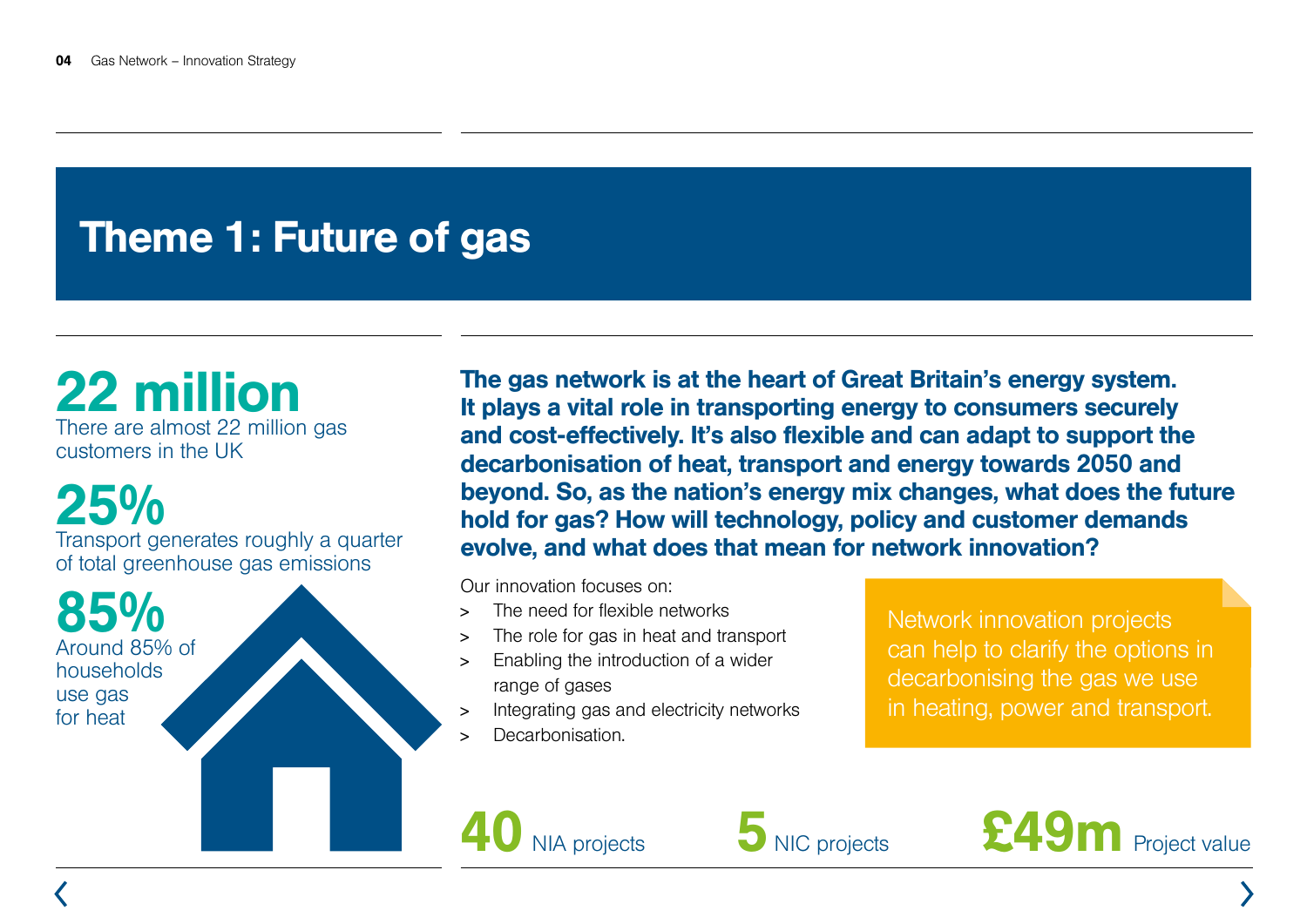### Theme 2: Safety and emergency

"Third-party damage to underground services of all types continues to be a source of danger and financial loss to workers, members of the public, utility companies and contractors." Health and Safety Executive

58 NIA projects

£10m project value



As an industry we have committed to minimise the risks associated with operating the gas network for our stakeholders and society. Our shared aim is to ensure the provision of a safe network in compliance with Health and Safety Executive (HSE) standards and improve asset knowledge.

We face many challenges, including how to manage the risk of ageing assets and how to protect pipelines from damage by third parties. As the age profile of our workforce changes we must also maintain safety competence and pass on expertise effectively to a new generation of gas engineers.

We can trial new ways to make our pipelines safer for our workers, customers and society as a whole.

Our innovation focuses on:

- <sup>&</sup>gt; Impact of accidental damage to the network
- <sup>&</sup>gt; Managing aging assets including the avoidance and prevention of damage
- <sup>&</sup>gt; Damage detection
- <sup>&</sup>gt; Safety competence
- <sup>&</sup>gt; Gas composition and safety management
- <sup>&</sup>gt; Collaboration with electricity networks.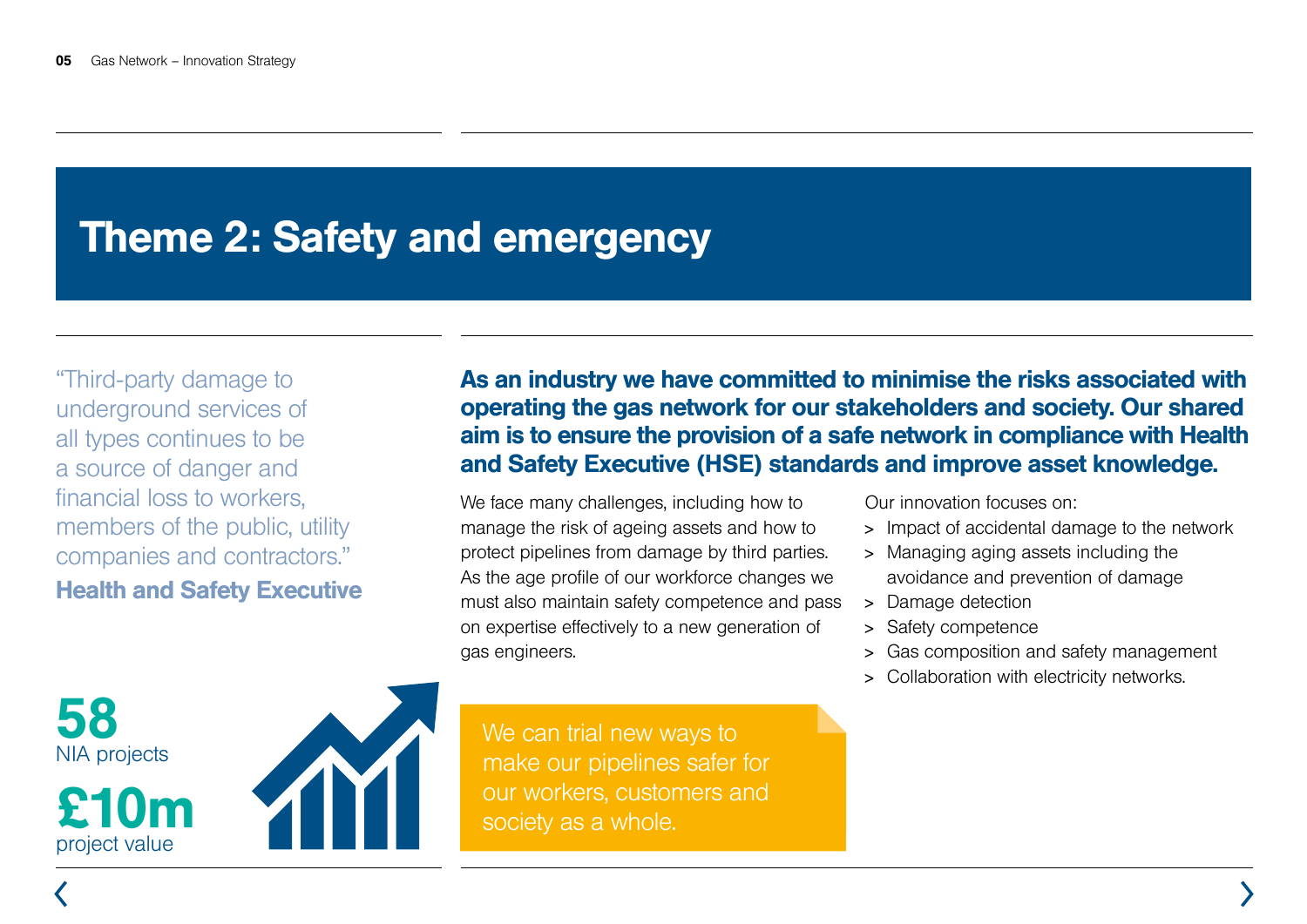## Theme 3: Reliability and maintenance

# 99.999% The current gas network provides 99.999% supply reliability

"As the network ages, innovation is helping to keep it safe, secure and reliable."

Gas Network Innovation Strategy



Britain's gas network has been serving customers since the Victorian age, and continues to evolve to meet new reliability and maintenance challenges. For example, we must deal with the effects of ageing assets and examine the potential of new materials to transform the way we operate. As smart systems are increasingly adopted, how should our network management adapt to a digital future? And how can gas and electricity networks work more closely to improve reliability and maintenance?

Our innovation focuses on:

- <sup>&</sup>gt; The effects of an ageing network
- <sup>&</sup>gt; The potential of new materials and corrosion protection
- <sup>&</sup>gt; Integration of gas and electricity networks for improved reliability and maintenance
- <sup>&</sup>gt; Impact of smart systems and a digital future for network management and control
- <sup>&</sup>gt; Operational improvement.

We aim to continually improve network reliability and minimise the cost and disruption of maintenance programmes.

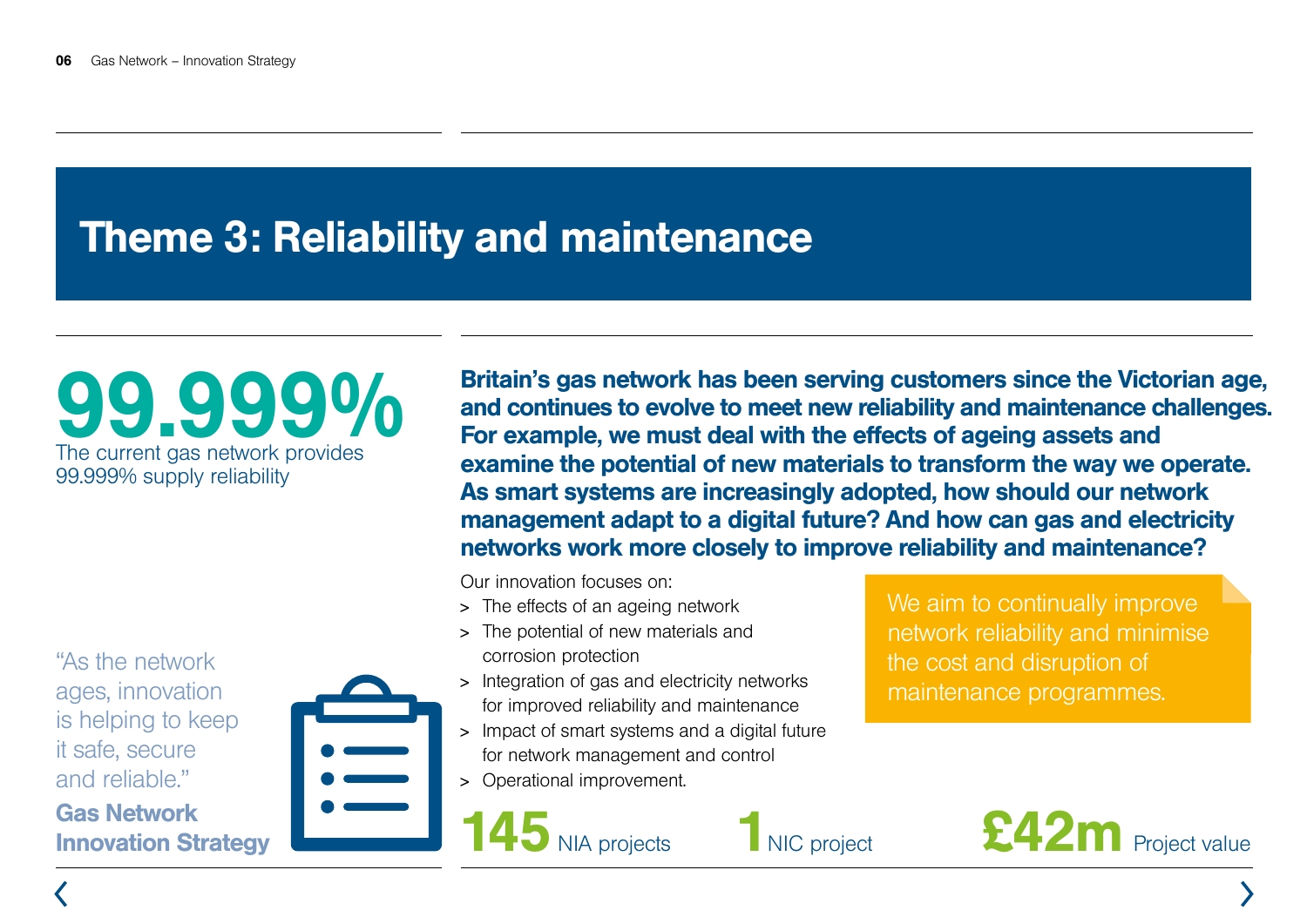## Theme 4: Repair

"The techniques we use to locate and repair our networks will need to adapt to new technologies."

#### Gas Network Innovation Strategy



Much of the metallic gas distribution network is being replaced with plastic. However, under current plans, parts of the network will remain metallic after this programme finishes in 2032. We need repair technologies that can solve issues with legacy metallic pipe on the distribution and transmission networks. Alongside this, the technology we use must also be able to repair new plastic in an efficient and cost-effective way, causing as little disruption as possible. We want to make sure our pipes stay in great condition for future generations and carry out repairs in an innovative and efficient way.

Our innovation focuses on:

- <sup>&</sup>gt; The importance of asset data
- <sup>&</sup>gt; Integration with electricity networks
- <sup>&</sup>gt; Minimally invasive techniques
- <sup>&</sup>gt; Security of supply
- <sup>&</sup>gt; Polymer repairs.

Network innovation can help us improve efficiency and reduce the cost to customers of repairing the range of materials in our pipelines.



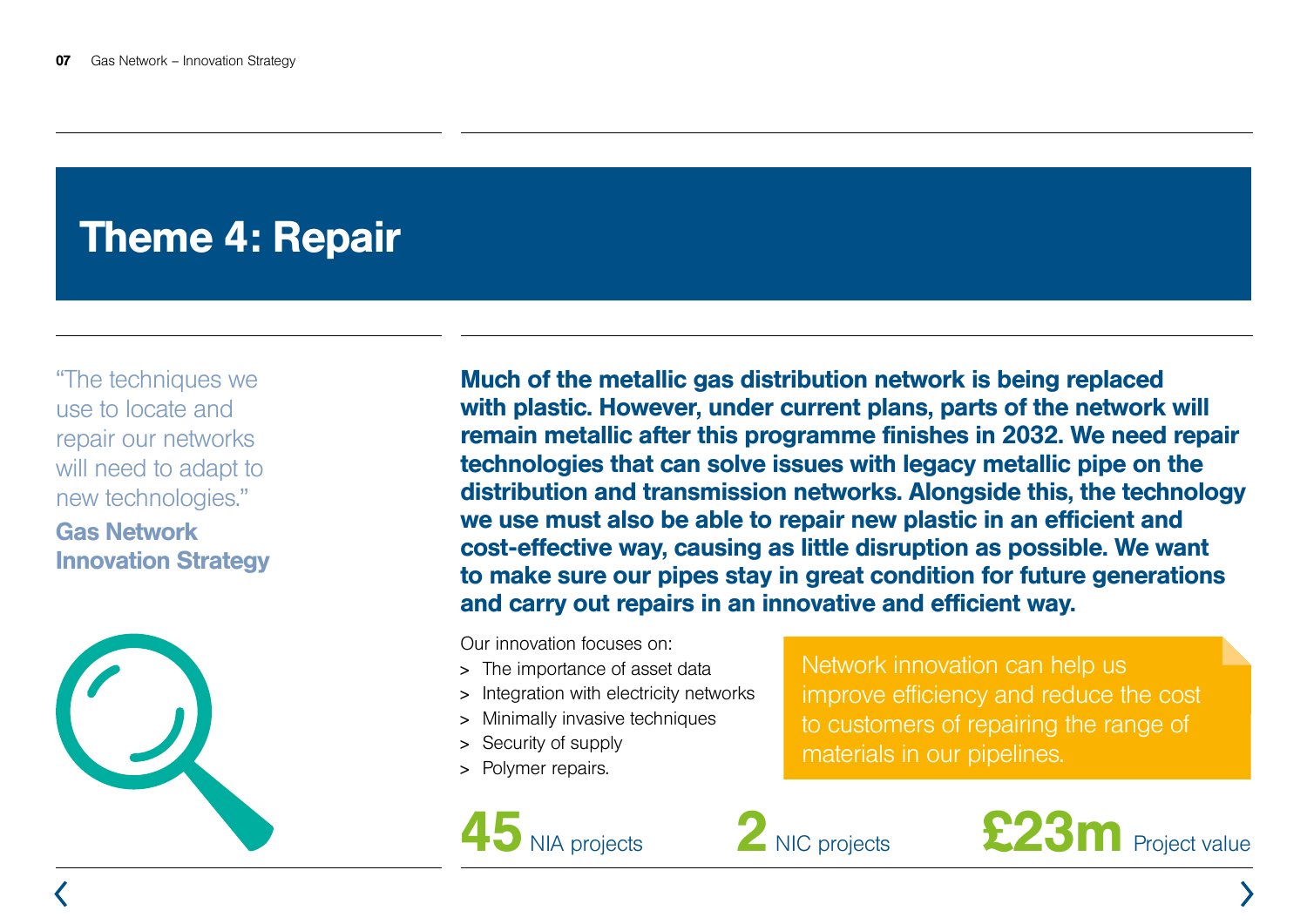### Theme 5: Distribution mains replacement



Polyethylene plastic (PE) has a design life of 80 years and is central to the replacement strategy

# 2032

All iron mains of diameter less than or equal to eight inches (20 centimetres) that are within 30 metres of a property will be replaced over a 30-year period, ending in 2032

The gas distribution network is complex and has a 200-year history. The Iron Mains Risk Reduction Programme (IMRRP – also known as the '30/30 Programme') began in 2002. It has accelerated work to replace old mains with polyethylene plastic (PE). It is a huge task. The programme sees around 3,200km of pipe replaced across Great Britain each year. We continue to review our mains replacement and network riser strategies, and look to innovation to improve efficiency, reduce disruption and lower costs.

Our innovation focuses on:

- <sup>&</sup>gt; Prioritising mains replacement
- <sup>&</sup>gt; Construction techniques
- <sup>&</sup>gt; Operational challenges
- <sup>&</sup>gt; New materials
- <sup>&</sup>gt; Robotics and digitalisation
- <sup>&</sup>gt; Alternatives to replacement.

Innovation can help the IMRRP deliver a safer, future-proofed network.

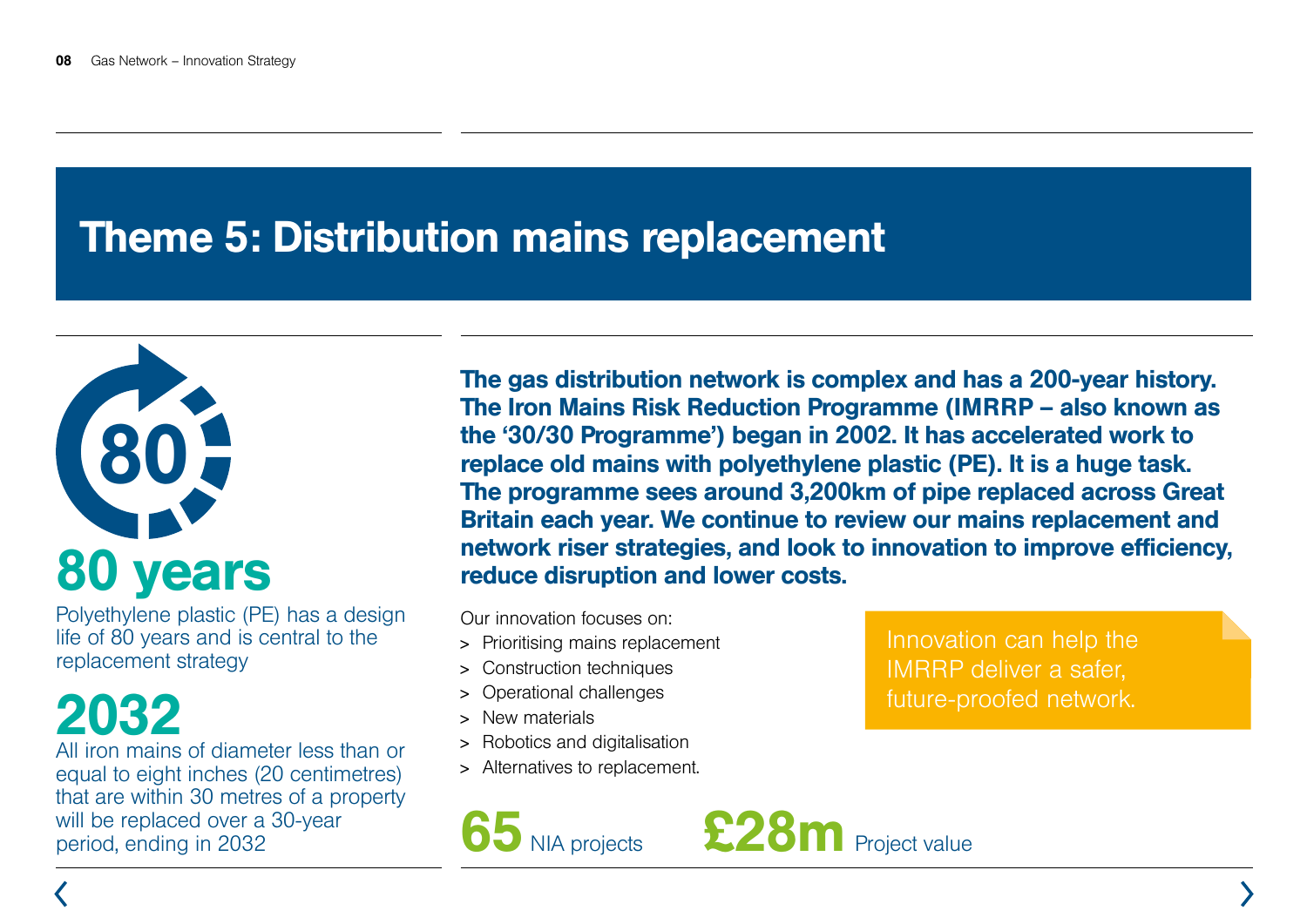### Theme 6: Environment and low carbon

## 45%

Use of renewable gas is on the rise. The 2017 figure was an increase of 45% over the same period in 2016

90

The total number of biomethane plants in the UK, injecting green gas directly

Improving our environmental performance is more important than ever. We must think both locally and globally as we manage the impact of the gas network on the environment. There any many issues to consider – ranging from gas leakage and venting during field operations, to dealing with contamination during decommisioning and how we remediate legacy gas industry sites. Sustainability is fundamental to the future of the gas network and reducing environmental impact and costs.

Our innovation focuses on:

- <sup>&</sup>gt; The emissions challenge
- <sup>&</sup>gt; Decommissioning assets
- <sup>&</sup>gt; Energy efficiency in homes
- <sup>&</sup>gt; Sustainable reinstatement
- <sup>&</sup>gt; The potential for biomethane
- <sup>&</sup>gt; Contaminated assets
- <sup>&</sup>gt; Collaboration with electricity networks.



We are working to reduce carbon emissions and minimise our environmental impact.

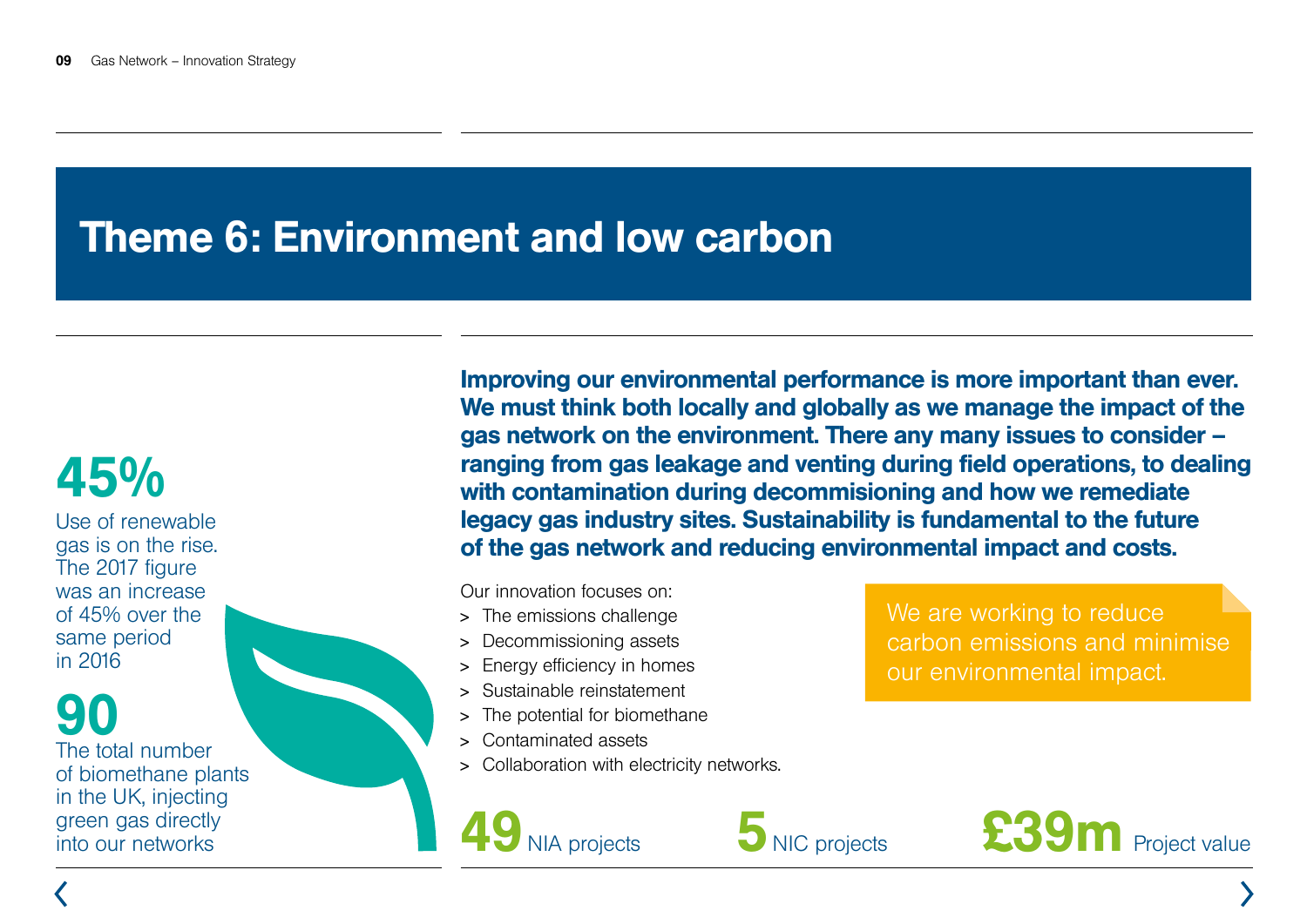### Theme 7: Security – a new focus



The number of countries with offensive cyber-attack capabilities, a five-fold increase in less than 10 years.

Cyber and information security are increasingly crucial issues for businesses and network operators are no exception. We are moving towards a smart energy future with more connectivity. These changes mean that the way we protect our networks must change too. We will face increasingly sophisticated threats in the years ahead and innovation will be vital to preserve and enhance both our physical and cyber security.

Our innovation focuses on:

- <sup>&</sup>gt; How challenges are evolving
- <sup>&</sup>gt; The role of technology in protecting systems
- <sup>&</sup>gt; Challenges for security innovation
- <sup>&</sup>gt; An evolving cyber threat
- <sup>&</sup>gt; The importance of incident management
- <sup>&</sup>gt; Site and asset security
- <sup>&</sup>gt; Collaboration with electricity networks.

As a new area of focus, network innovation can help us improve security and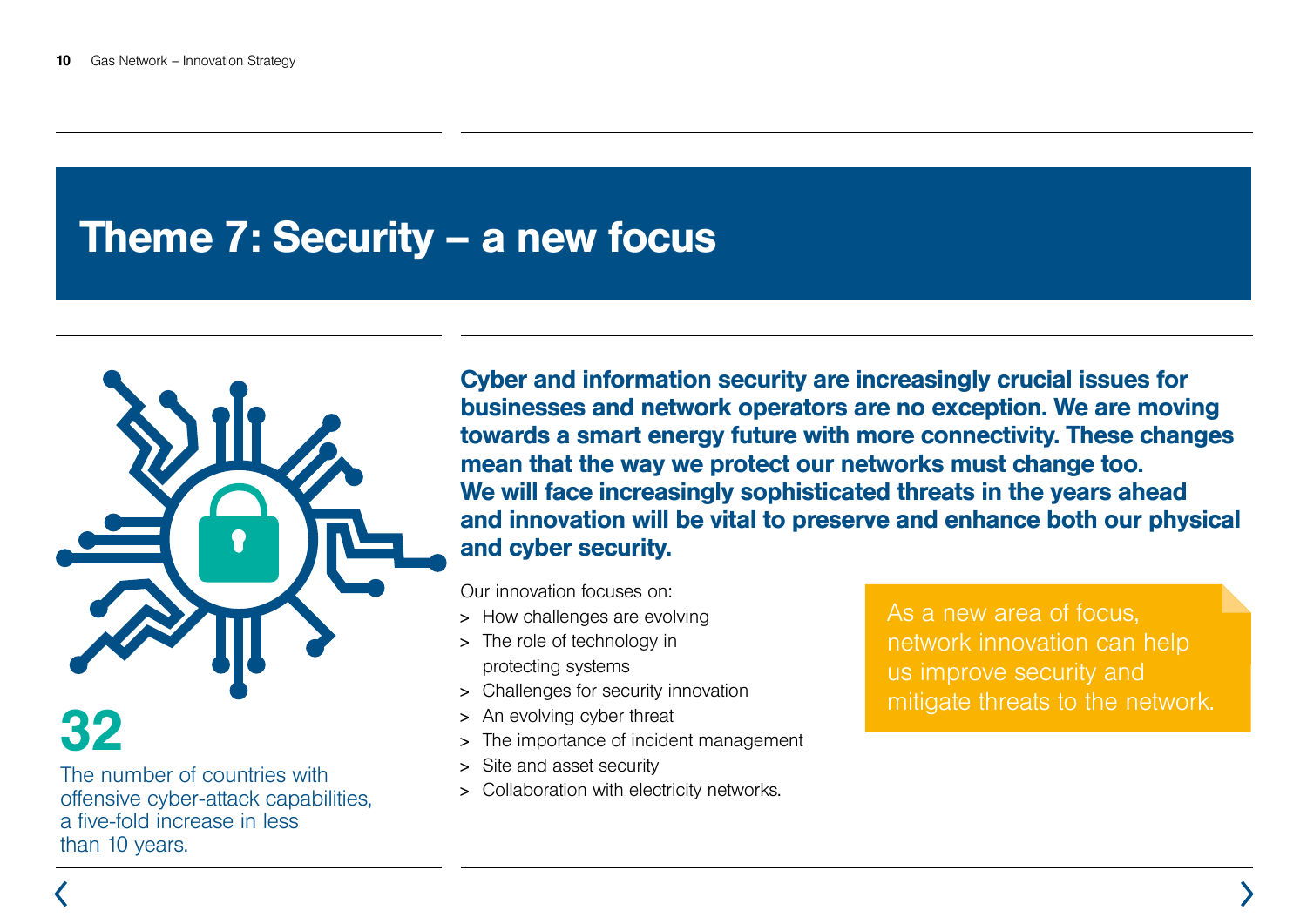## Next steps: our strategic aims

#### We will review progress against this strategy and our strategic aims by April 2020.



#### We have set out a series of strategic aims that will establish the focus for our gas network innovation efforts. They are:

- 1. Work with Ofgem to agree an appropriate solution for measuring benefits from innovation as part of Regulatory Reporting, following proposals in Ofgem's 2017 Network Innovation Review.
- 2. Build on existing gas network innovation projects around decarbonised gas – to support the formation and delivery of government policy on heat decarbonisation.
- 3. Develop projects that support low-cost, highly integrated networks/systems – to enable low emission journeys for a variety of vehicles.
- 4. Continue to use innovation to explore the potential and demonstrate the safety of using a wider range of gases in UK networks – to support decarbonisation, minimise costs to consumers and enhance security of supply.
- 5. Support the delivering of a low carbon, integrated, cost-effective energy system by increasing collaboration on gas and electricity network innovation projects, –building on existing initiatives such as the Low Carbon Network Innovation (LCNI) conference.
- 6. Use innovation to reduce the safety risks associated with essential activities.
- 7. Look to unlock the potential for smart systems, cognitive computing and automation in asset management strategies through innovation.
- 8. Use innovation to reduce the number of excavations we make in maintaining and extending the gas network.
- 9. Use innovation projects to find new ways to increase the proportion of our gas supplies that come from renewable sources.